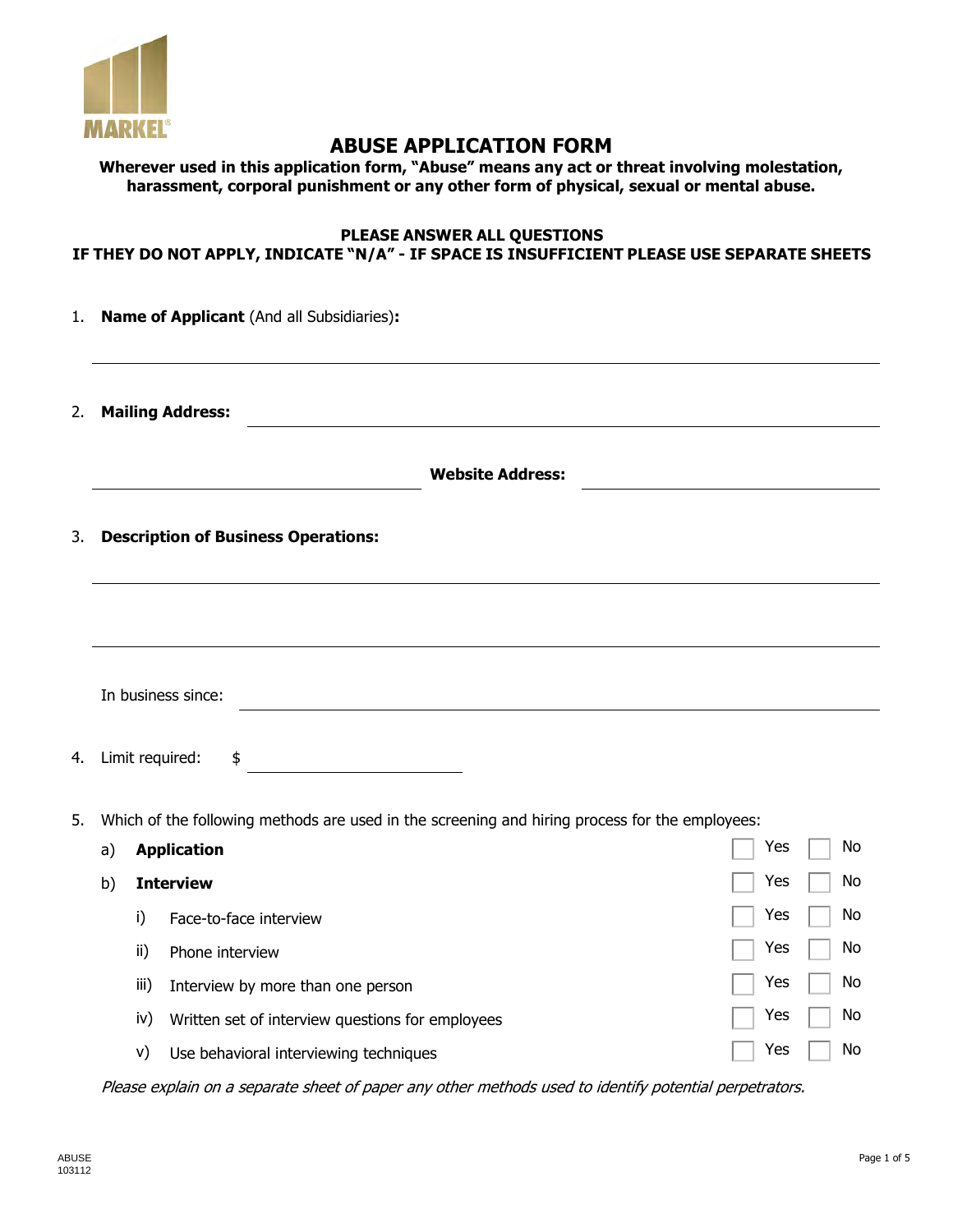| C) |                                | <b>Reference checks</b>                           |  | Yes | No. |
|----|--------------------------------|---------------------------------------------------|--|-----|-----|
| d) |                                | <b>Criminal background check</b>                  |  |     |     |
|    | i)                             | Provincial check                                  |  | Yes | No. |
|    | ii)                            | Federal check                                     |  | Yes | No. |
|    | iii)                           | Abuse registry check                              |  | Yes | No. |
| e) |                                | Observation of applicant interacting with clients |  | Yes | No. |
| f) |                                | A checklist of indicators for abuse potential     |  | Yes | No  |
| q) | <b>Other</b> (please specify): |                                                   |  |     | No. |
|    |                                |                                                   |  |     |     |

## 6. **Policies and Procedures**

|    | a) |      | Are abuse and neglect laws reviewed with all new employees and volunteers?                                                                  |                 | Yes |     | No  |
|----|----|------|---------------------------------------------------------------------------------------------------------------------------------------------|-----------------|-----|-----|-----|
|    | b) |      | Does the organization have a designated abuse prevention committee?                                                                         |                 | Yes |     | No  |
|    | c) |      | Does the organization have a written policy with regard to abuse and abuse<br>prevention?                                                   |                 | Yes |     | No  |
|    | d) |      | Has it been reviewed and approved by legal counsel?                                                                                         |                 | Yes |     | No  |
|    | e) |      | Is this policy reviewed in detail with all employees, volunteers or any person<br>acting on behalf of the Insured that have client contact? |                 | Yes |     | No  |
|    |    |      | Does this policy include:                                                                                                                   |                 |     |     |     |
|    |    | i)   | Requirements for reporting all incidents?                                                                                                   |                 | Yes |     | No  |
|    |    | ii)  | A formal abuse response procedure?                                                                                                          |                 | Yes |     | No  |
|    |    | iii) | Detailed investigation procedures with regard to incidents or abuse?                                                                        |                 | Yes |     | No. |
|    |    | iv)  | The requirement to report all incidents related to an actual or suspected<br>abuse?                                                         |                 | Yes |     | No  |
|    |    | V)   | The requirement that more than one person is present at all times that<br>clients are in the organization care?                             |                 | Yes |     | No  |
|    |    | vi)  | Procedures for monitoring new employees and volunteers during client<br>contact?                                                            |                 | Yes |     | No  |
|    | f) |      | Are all employees and volunteers trained in recognizing possible abuse?                                                                     |                 | Yes |     | No  |
| 7. |    |      | Please provide us with a copy of the written procedures in place with respect to:                                                           | <b>ATTACHED</b> |     | N/A |     |
|    | a) |      | Screening procedures for new employees (including seasonal and temporary<br>workers) and volunteers                                         |                 |     |     |     |
|    | b) |      | Prevention of abuse                                                                                                                         |                 |     |     |     |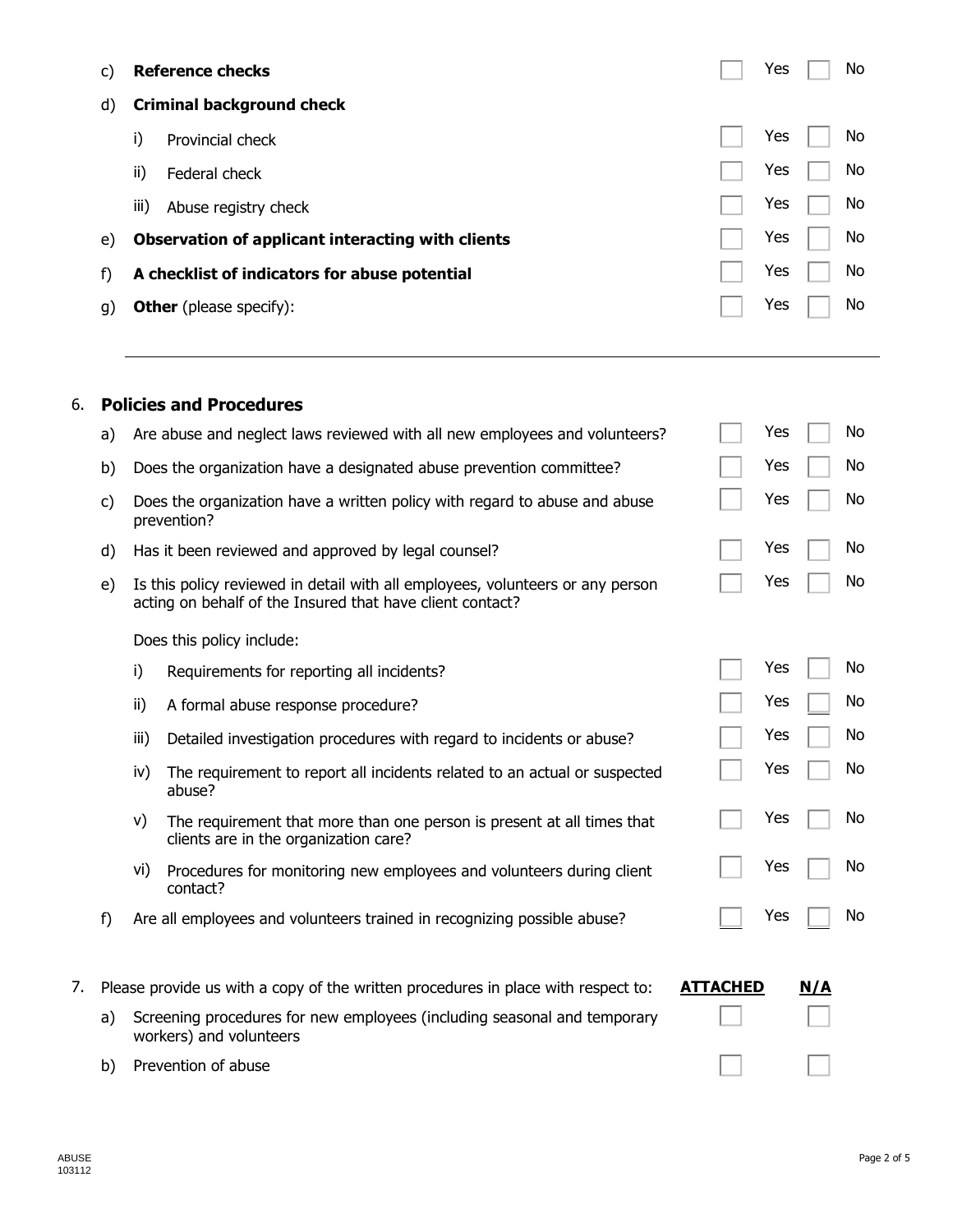|    | C) | Initial and ongoing training for employees (including seasonal and temporary<br>workers) and volunteers                                                                                                                              | <b>ATTACHED</b> | N/A |
|----|----|--------------------------------------------------------------------------------------------------------------------------------------------------------------------------------------------------------------------------------------|-----------------|-----|
|    | d) | Investigation procedures on abuse or allegations including reporting procedures<br>and management                                                                                                                                    |                 |     |
| 8. | a) | How long have these procedures been in place?                                                                                                                                                                                        |                 |     |
|    | b) | How do you assure these procedures are understood and adhered to?                                                                                                                                                                    |                 |     |
|    | C) | Who is/are responsible for the implementation of the procedures (Please state name and position)?                                                                                                                                    |                 |     |
| 9. |    | Over the past 10 years:                                                                                                                                                                                                              |                 |     |
|    | a) | Have there been any claims or lawsuits arising from abuse made against you or<br>any other person associated with your organization?<br>If Yes, please provide details and describe any change to procedures adopted as<br>a result: | Yes             | No  |
|    |    |                                                                                                                                                                                                                                      |                 |     |
|    | b) | Have there been any incidents or allegations of abuse made against your or any<br>other person associated with your organization?<br>If Yes, please provide details:                                                                 | Yes             | No  |
|    |    |                                                                                                                                                                                                                                      |                 |     |
|    | C) | Are you aware of any facts, incidents, circumstances or allegations that may<br>give rise to allegations, claims or lawsuits against you or any other person in<br>your organization?<br>If Yes, please provide details:             | Yes             | No  |
|    |    |                                                                                                                                                                                                                                      |                 |     |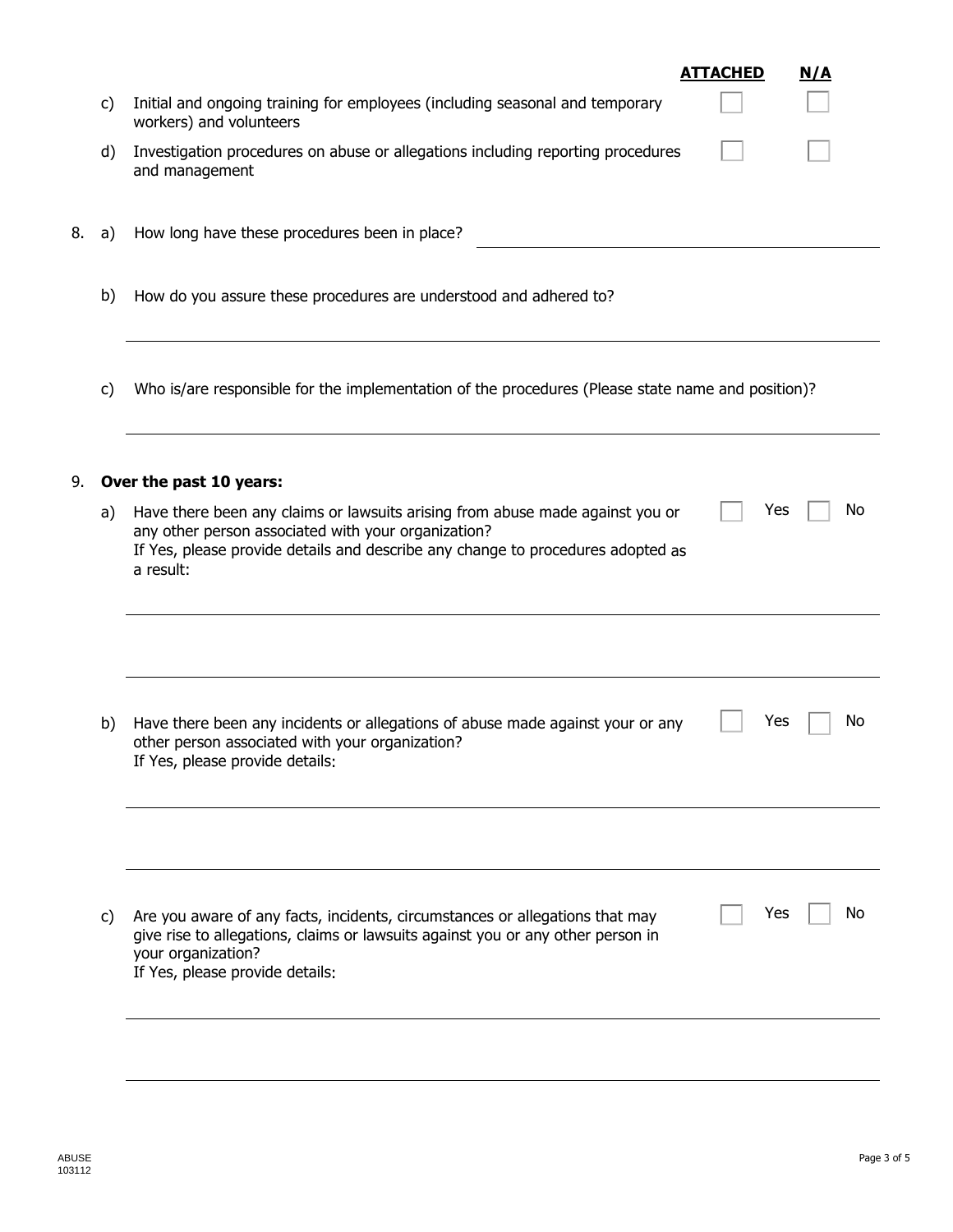### 10. **Employee/Volunteer Details**

a) Total number of employees (including seasonal and/or temporary workers) and volunteers:

If the number is variable, please explain:

b) Please provide the breakdown of employees/volunteers in the following table:

| <b>Job Title</b>       | <b>Number of</b><br><b>Employees</b> |    | Number of<br><b>Volunteers</b> | <b>Job Title</b>   | <b>Number of</b><br><b>Employees</b> |           | <b>Number of</b><br><b>Volunteers</b> |
|------------------------|--------------------------------------|----|--------------------------------|--------------------|--------------------------------------|-----------|---------------------------------------|
|                        | FT                                   | PТ |                                |                    | F1                                   | <b>PT</b> |                                       |
| Child care providers   |                                      |    |                                | Counselors         |                                      |           |                                       |
| Health care providers  |                                      |    |                                | Teaching staff     |                                      |           |                                       |
| Seniors care providers |                                      |    |                                | Religious/Pastoral |                                      |           |                                       |
| Coaching staff         |                                      |    |                                | Other $(*)$        |                                      |           |                                       |

- \* Other includes any position where the employee is in a relation of trust, authority or works closely with vulnerable people.
- c) Care or care service provided to:

## Does this policy include: **NUMBER (AVERAGE DAILY) AGE RANGE**

| i)   | Children | Yes<br>No          |  |
|------|----------|--------------------|--|
| ii)  | Adults   | Yes<br>No<br>_____ |  |
| iii) | Disabled | Yes<br>No          |  |

## 11. **Previous abuse insurance (3 years)**

| <b>Insurer</b> | Limit | <b>Period</b> | <b>Claims Made</b> | <b>Occurrence</b> | Premium |
|----------------|-------|---------------|--------------------|-------------------|---------|
|                |       |               |                    |                   |         |
|                |       |               |                    |                   |         |
|                |       |               |                    |                   |         |